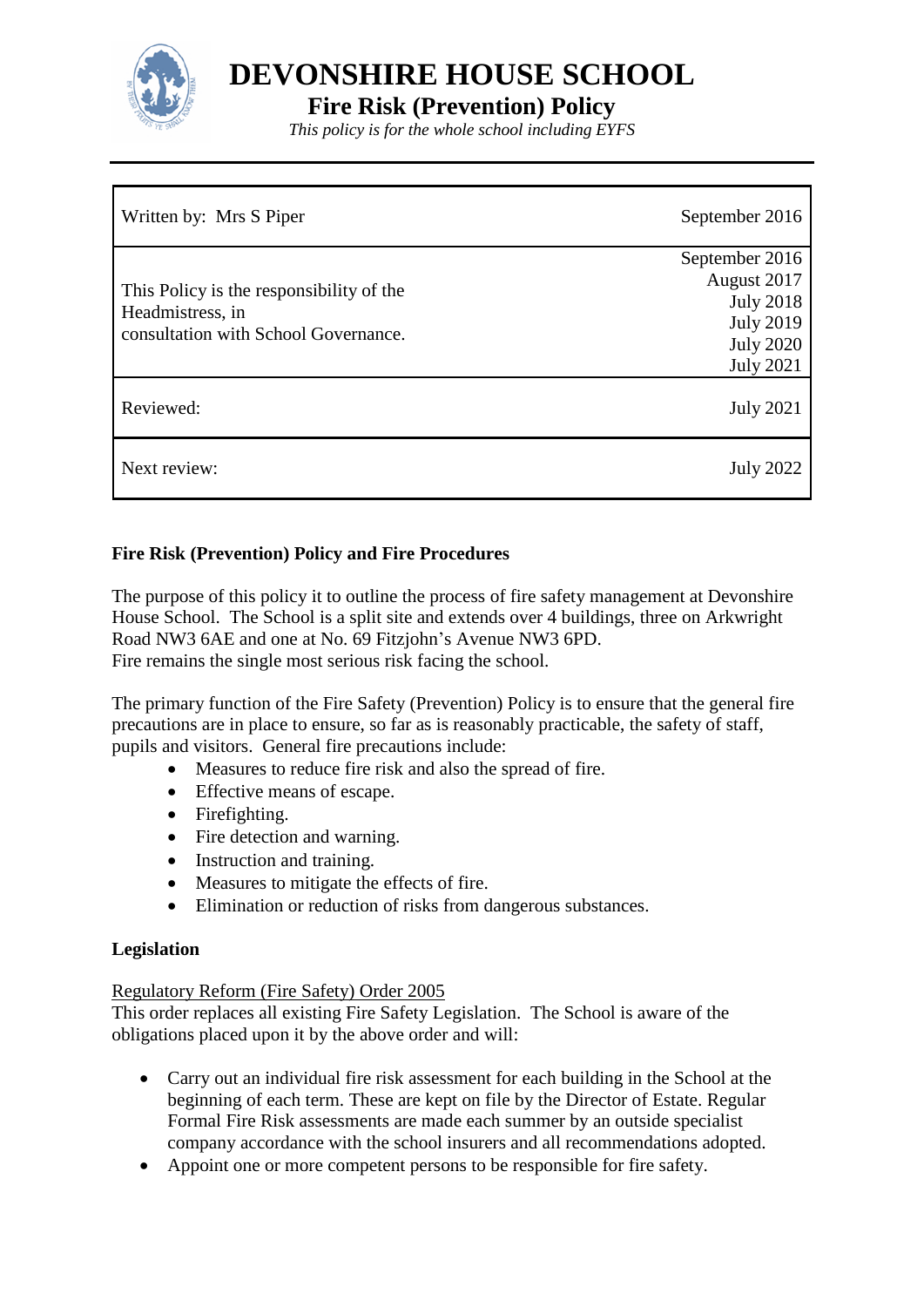- Provide staff with clear and relevant information on risks identified in the fire risk assessment.
- Consult with staff about nominating people to carry out particular roles in connection with fire safety (fire marshals).
- Inform non-staff, including pupils, of relevant information regarding fire risks and fire safety procedures for the premises.
- Provide visitors and contractors with relevant information regarding fire safety and evacuation procedures (detailed on the rear of all visitors/contractors passes).
- Consider the presence of dangerous substances and the risks.
- Establish a means of contacting emergency services and inform them about dangerous substances in the building.
- Provide appropriate information, instruction and training to staff on fire precautions in the workplace.
- Ensure the premises and equipment provided in connection with firefighting, fire detection and warning, emergency exits and routes are covered by a suitable system of maintenance by a competent person.
- Staff must co-operate to ensure the workplace is safe from fire and its effects, they will take reasonable care in all areas and must not do anything that will place themselves or other people at risk.

The designated Responsible Person is the Health & Safety Officer currently Mr Paul Hardwick.

### **Fire Management Strategy**

The following documents are included:

- Fire Risk Assessment This is reviewed annually.
- Fire Emergency Plan This sets out the procedure to be adopted should a fire break out in the specific building.
- General Procedures for Raising the Alarm.

The person responsible for implementing the plan is the Head

### Home team leader and Fire Marshals

Each site has nominated and Fire Marshals whose duties include checking their designated areas and escorting occupants out of the building in the event of fire alarm activation. The duties of the Home team leaders and Fire Marshals are set out in the School's Fire safety Policy. The Health & Safety officer oversees the maintenance of clear fire escape routes and exits on a routine basis.

### **Fire Procedures**

### Raising the Alarm.

All buildings have their own alarm system with the three buildings on Arkwright Road being connected to the main board in No. 2. The warning, in case of fire, shall be given by a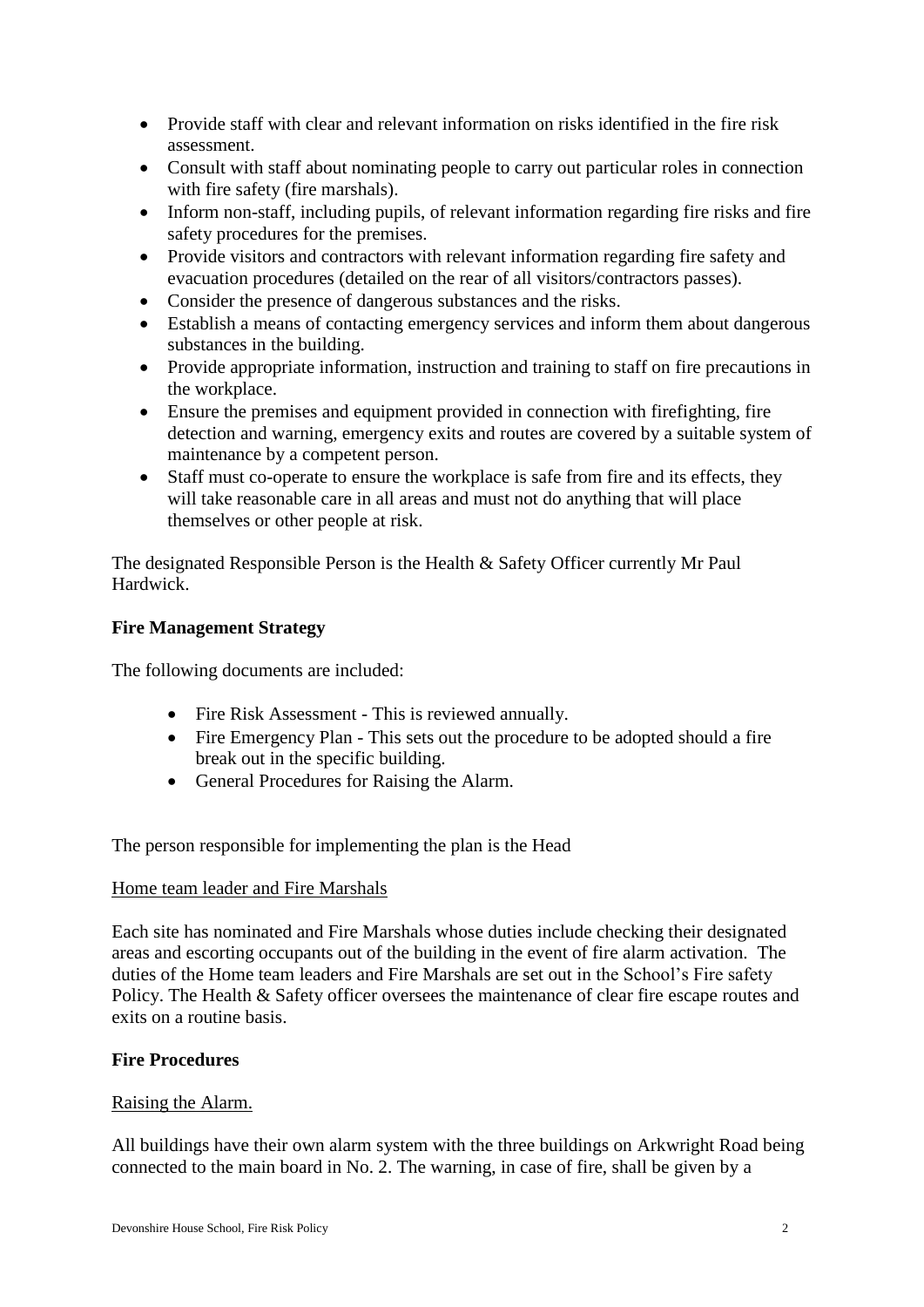prolonged sounder in all buildings. All alarms can be easily recognised by staff and pupils and can be heard clearly in all parts of the building.

Any person discovering a fire should immediately raise the alarm so that evacuation procedures may commence. This should be done by shouting "Fire! Fire!" whilst pressing the nearest fire call button. The first action for any member of staff is evacuate everyone to a place of safety.

Members of staff should only attempt to fight a fire once evacuation procedures have been started and should only do so if they are not putting themselves or others in any danger. Members of staff should not attempt to fight a fire on their own; another member of staff must be present. **On no account should pupils fight, or help to fight, the fire themselves.**

Upon discovering a fire, the person present is to:

- Operate the nearest fire alarm call point immediately.
- Call the closest office to call the Fire Brigade.
- If for any reason there is no response from either office they should call the Fire Brigade direct – dial **"(999)"** – and give the full name and address of the building.

### On Hearing the Alarm

- The Home team leaders and Fire Marshals will implement their duties as set out in the H&S policy. Where possible Fire Marshals will switch off electrical appliances, close windows and shut all doors. This should be done only if safe to do so, although the closing of doors is most important.
- Fire marshals will make a visual check of their designated area and leave the building by the nearest fire exit, they should not run and go to the designated Assembly Point for that building.

### Evacuation

Teachers are to implement evacuation procedures. All teachers in charge of a class will be responsible for seeing that the whole class is evacuated safely along the designated evacuation route to the defined Assembly Point for that building. Members of staff have a duty to guide visitors to their classroom to the nearest fire escape. In the event of an actual fire subsequent movement will be decided by the Head.

### Fire Training

All teaching and non-teaching staff receive formal fire awareness training every three years as part of the INSET programme. This will include training on the use of fire extinguishers. At this time there will be specific training for Home and Away team leaders and Fire Marshals. New staff joining between training sessions will be given interim training by the H&S officer. All staff will also be given a refresher at the beginning of each academic year by the Health and Safety Officer.

Fire drills take place termly in all buildings, arranged by the H&S Officer, with details reported back to the Head. These are reviewed by the School H&S Committee each term.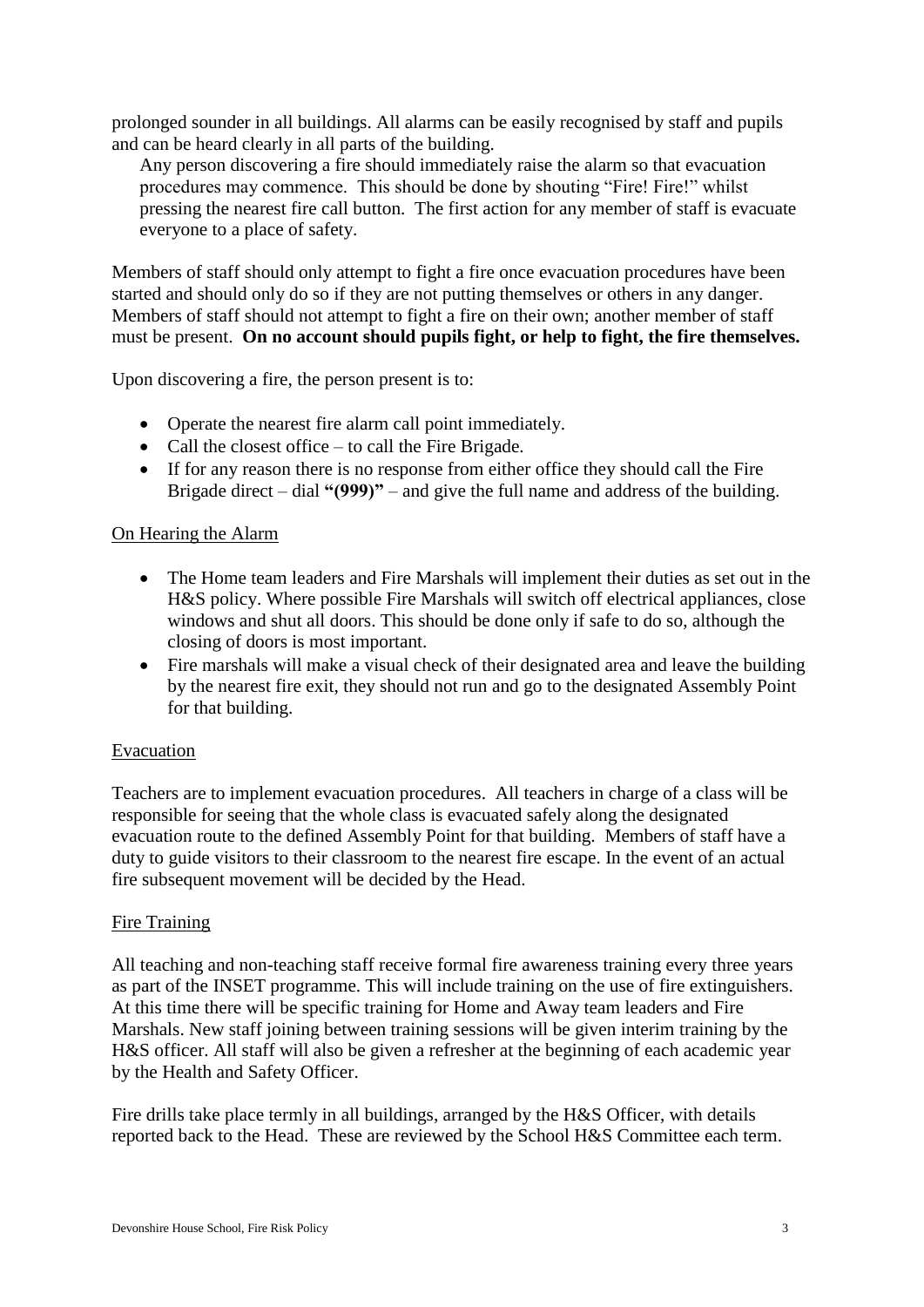### Arrangements for Visitors

All visitors have to report to the school offices on arrival where they sign in and are issued with a visitors' badge. This badge includes the action to take in the event of the fire alarm sounding for an emergency evacuation and this is brought to their attention. Any visitors and contractors are instructed to report to the person in charge at the assembly point.

### **Fire Prevention Policy**

### Escape Routes and Emergency Exits

- There are at least two escape routes from every part of all buildings.
- Fire notices and evacuation signs are displayed in every room, corridor and stairwell.
- Fire extinguishers (of the appropriate type), and smoke/heat detectors, are located in every building in accordance with the recommendations of our professional advisers. All stairs, passages and emergency exits are illuminated by emergency lighting.

### Alarms

All buildings are equipped with heat and smoke detection alarm systems. They can be manually activated by breaking a glass panel, and are automatically activated when smoke/heat builds up. The systems are tested weekly by the school keeper and annually by Property Fire Detection Ltd and a competent electrician.

#### Emergency Lighting

Emergency Lighting is tested annually by a competent electrician.

### Routine Protective Checks

The Health and Safety Officer is responsible for ensuring that the following measures remain effective:

- Escape routes and exits are kept free of obstructions
- Appropriate signage is in place
- Notices are displayed to assist with evacuation
- Fire Extinguishers are appropriately placed and not tampered with
- All staff and pupils are familiar with and rehearsed in:
	- o Principal and alternative escape routes
	- o Location of Fire Alarm call buttons

The Director of Estate is responsible for maintaining a record of the following:

### Electrical Safety

- The School has current electrical test certificates for all its buildings. It uses NICEIC qualified Electrical Engineers to inspect and maintain its electrical installations.
- Annual portable appliance testing takes place.
- Records of all tests are kept in the School offices.